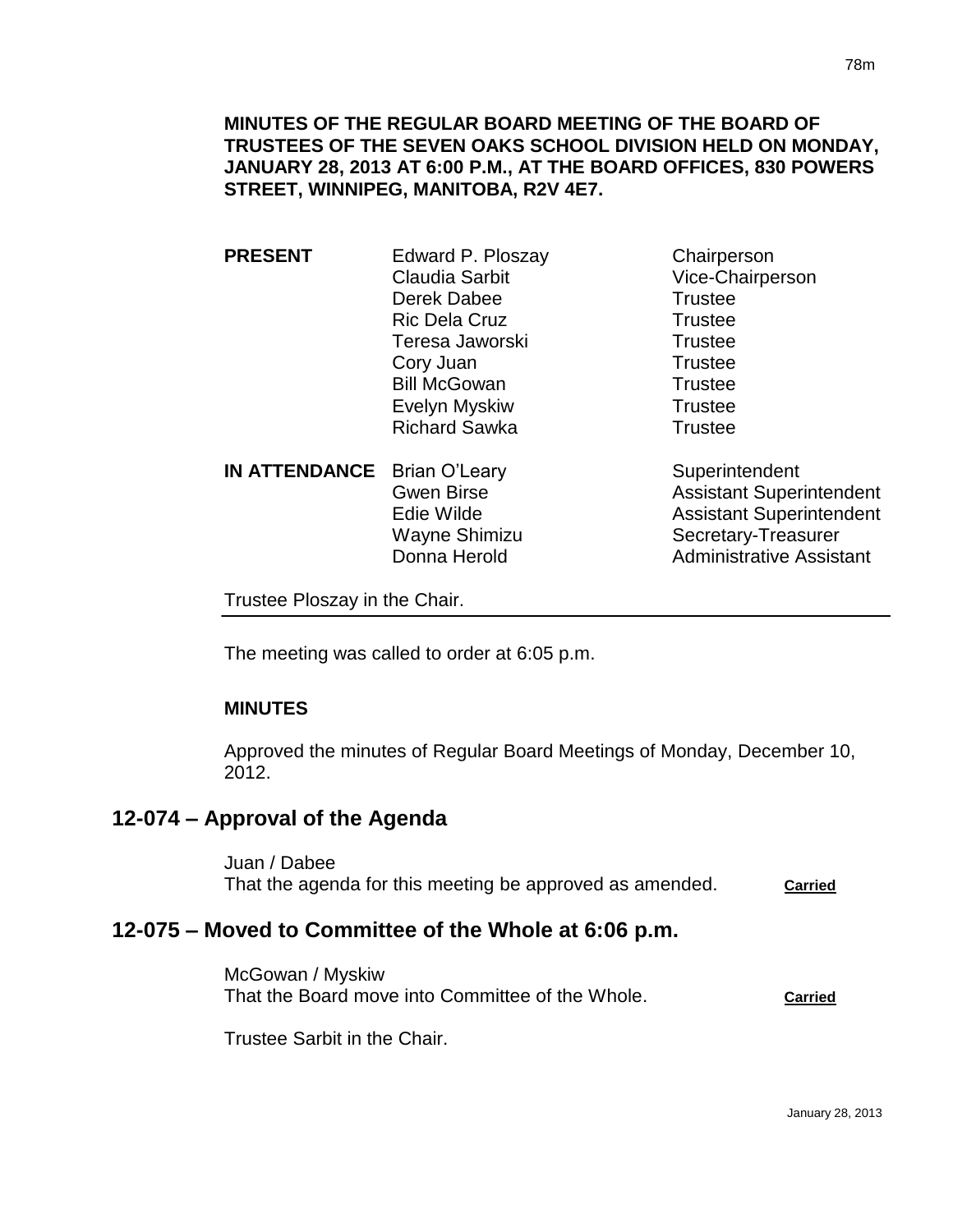#### **OFFICERS' REPORT**

 Trustee Dela Cruz and Sawka reported on developments arising from collective bargaining.

### **SUPERINTENDENTS' PERSONNEL REPORT**

## **12-076 – Superintendents' Personnel Report**

Jaworski / Dela Cruz That the Superintendents' Personnel Report be ratified. **Carried**

#### ADMINISTRATIVE APPOINTMENT

Appointed Missy Penner to the position of Acting Vice-Principal, Garden City Collegiate, effective February 4, 2013 to June 28, 2013.

#### TEACHER APPOINTMENTS

Appointed the following to full-time (1.00) Limited Teacher-General (Term) contracts:

Marley Dewar, effective January 17, 2013 (Indefinite) Tabitha Noordman, effective December 20, 2012 to February 8, 2013

### SUBSTITUTE TEACHER APPOINTMENT

Appointed Wendy Wightman to a substitute teacher contract effective the 2012- 2013 school year.

### TEACHER MATERNITY AND PARENTAL LEAVES

Granted maternity and parental leave to the following:

Kimberley McCallum, effective May 13, 2013 to May 12, 2014 Jolene McFadyen-Nein, effective May 3, 2013 to February 21, 2014

Granted parental leave to Jeffrey Zylstra effective February 19, 2013 to March 1, 2013.

#### TEACHER RETIREMENTS

Received notice of intent to retire from the following:

Bonnie Hailstone, effective December 31, 2013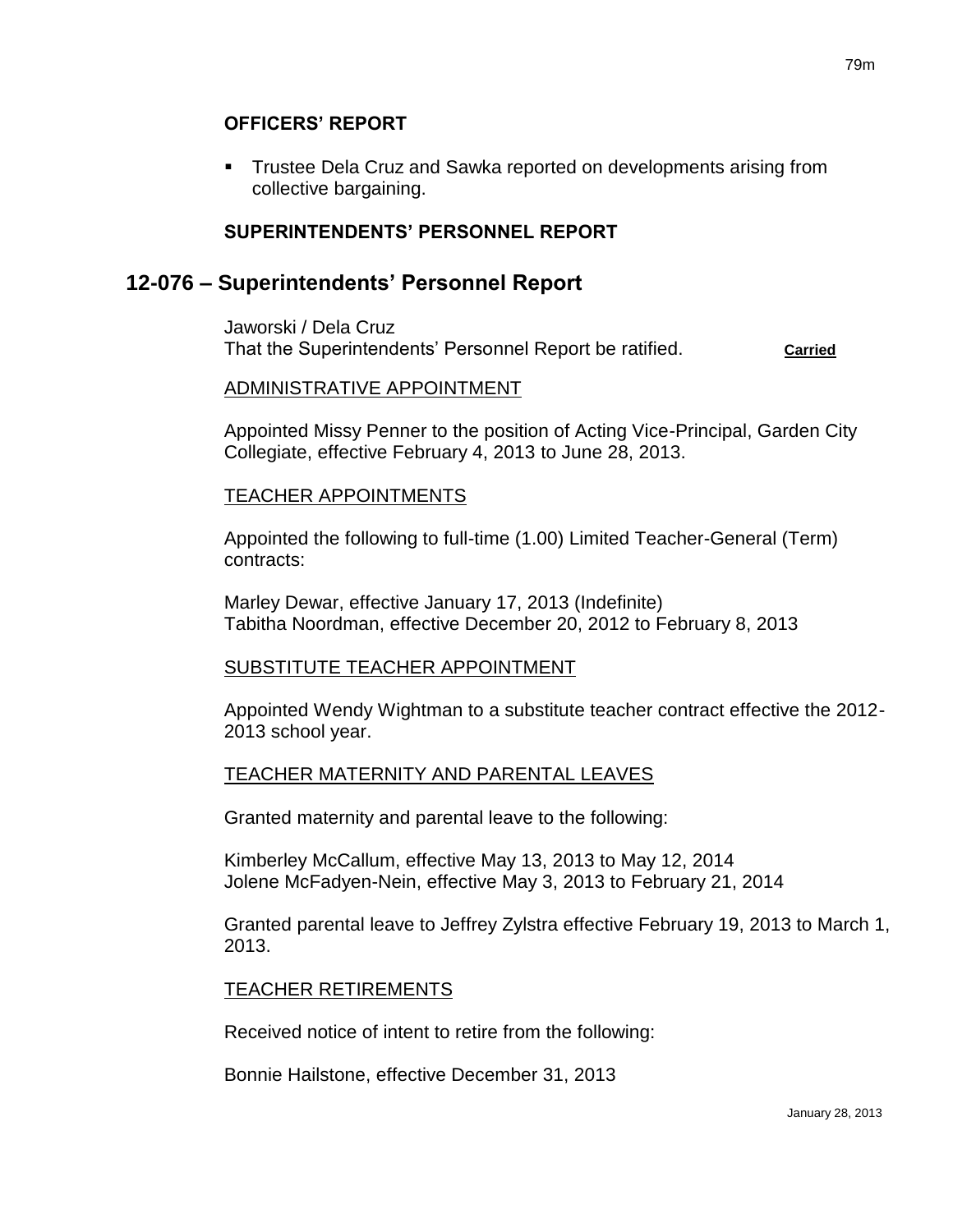### **SUPERINTENDENTS' PERSONNEL REPORT**

Gary Tavener, effective June 28, 2013

#### TEACHER RESIGNATION

Received notice of intent to resign from Suzanne Simpson effective June 28, 2013.

#### EDUCATIONAL ASSISTANT APPOINTMENT

Appointed Melody Planidin to a full-time (6.5 hours per day) position effective January 7, 2013.

### EDUCATIONAL ASSISTANT MATERNITY AND PARENTAL LEAVE

Granted maternity and parental leave to Shanna Cote effective January 25, 2013 to January 31, 2014.

### EDUCATION ASSISANT RESIGNATION

Received notice of intent to resign from Chris Rossong effective February 5, 2013.

#### BUS DRIVER APPOINTMENT

Appointed Humberto Bernardo to a part-time (4 hours per day) position effective February 25, 2013.

#### CUSTODIAN APPOINTMENT

Appointed Darren Farion to a full-time (8 hours per day) position effective January 21, 2013.

#### CUSTODIAN RESIGNATION

Received notice of intent to resign from Sheldon Klein effective January 28, 2013.

#### **SUPERINTENDENTS' REPORT**

The following matters were received as information:

- Personnel Matters.
- Meeting with the Minister Update.
- 2013-2014 Budget Update.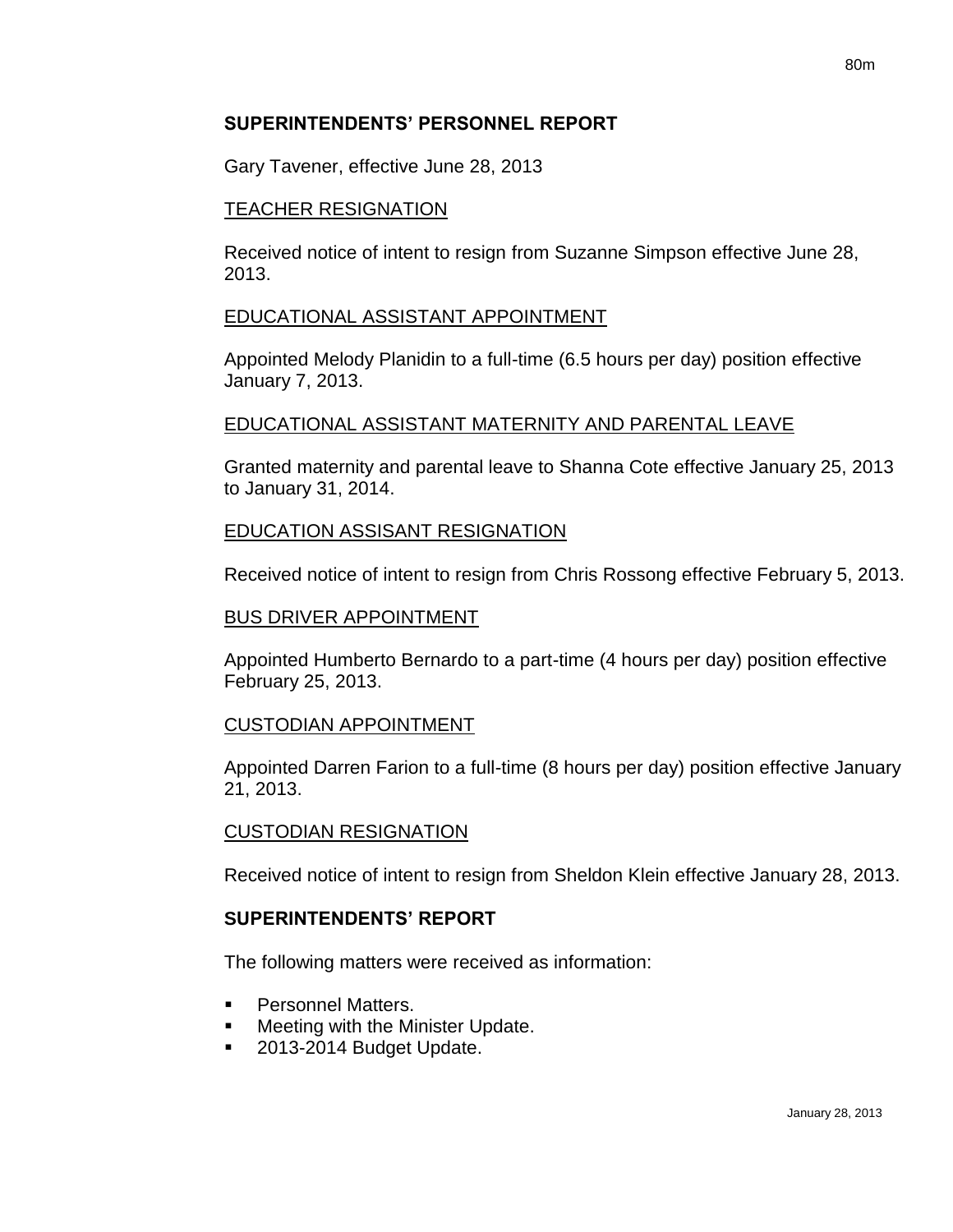#### **7:15 p.m. Julie Horbal, Digital Marketing Manager, ChangeMakers** Presentation: Board Project Plan.

Trustee Ploszay in the Chair.

### **12-077 – Ninth Annual Aboriginal Education Research Forum**

Sarbit / Juan

Approved that the Seven Oaks School Division support the Ninth Annual Aboriginal Education Research Forum "Shawane Dagosiwin" as a \$1,000 corporate sponsor. **Carried**

#### **CONSENT AGENDA**

### **12-078 – Consent Agenda**

Dela Cruz / McGowan That the Consent Agenda be approved. **Carried**

#### Amber Trails School Building Envelope Commissioning

That the Division agree with the Public Schools Finance Board recommendation and award the building envelope commissioning tender for Amber Trails School to QCA Building Envelope Ltd. on the basis of low bid.

Pre-Authorized Debit Expenditure Listing November 2012

That pre-authorized debits #201157-#201161 and #201164 in the amount of \$163,646.30 be approved.

#### Agassiz Consulting Group Ltd. Invoice No. 8863

That Invoice No. 8863 for the Maples Collegiate Roof Phase 2 project in the amount of \$187.90 be paid to Agassiz Consulting Group Ltd.

#### Number Ten Architectural Group Invoice No. 11639

That Invoice No. 11639 for the Maples Collegiate Commons Addition project in the amount of \$26,849.09 be paid to Number Ten Architectural Group.

#### Prairie Architects Inc. Invoice No. 3996

That Invoice No. 3996 for the new Amber Trails School in the amount of \$69,814.51 be paid to Prairie Architects Inc.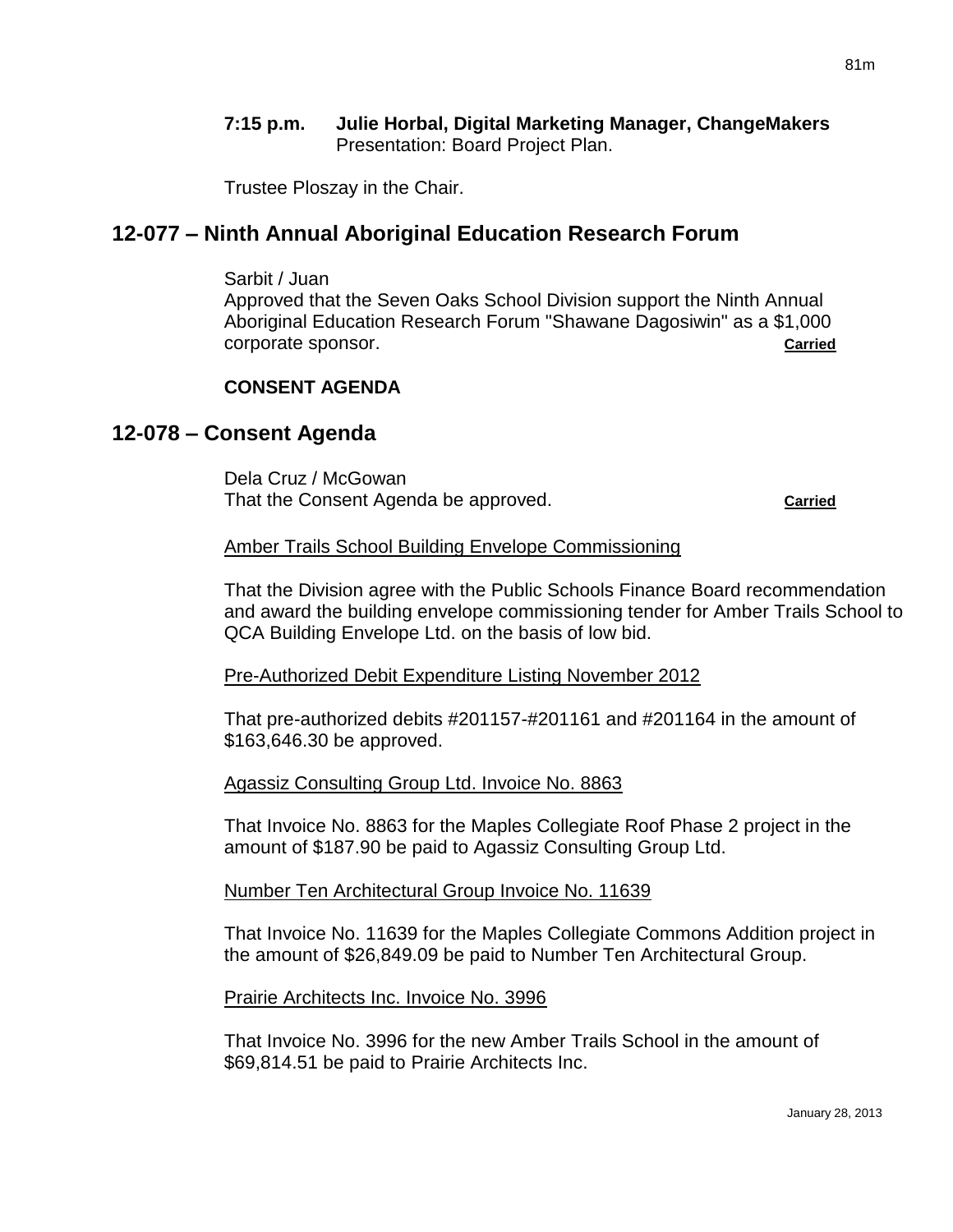### **COMMITTEE REPORTS**

### **Policy Committee**

## **12-079 – Policy BBBA: Duties of Board Members**

Dabee / Sawka

That revised Policy BBBA: Duties of Board Members be approved for inclusion in the Policy Manual. **Carried**

#### **Educational Leave Committee**

Myskiw / Jaworski

That Educational Leave be granted to the following:

- Manoj Nowrang Maples Collegiate 12 day
- S. Arden Hill Maples Collegiate 6 days
- O.V. Jewitt School 9 days
- **Fran Taylor, Seven Oaks Adult Learning Centre 10 days**
- Heather Graham Constable Edward Finney School 15 days
- Barbara Gajda Garden City Collegiate 2 days
- R.F. Morrison School 30 days
- Charlene Eckert Edmund Partridge, West Kildonan, H.C. Avery, West St. Paul - 42 days
- Allison Waskul, Lauren Henry, Suzi Prazeres Seven Oaks Middle, Leila North - 15 days
- Kirk Baldwin Met School, Garden City, West Kildonan, Maples 18 days
- Roby Yeung, Alan Woo Garden City Collegiate 10 days
- West St. Paul School 6 days
- James Nisbet School 16 days
- David Smeltzer Seven Oaks Adult Learning Centre 5 days
- Melissa Rogers A. E. Wright School 8 days
- Constable Edward Finney School 16 days
- Jillian Bjornson A. E. Wright School 10 days
- Jeanette Podlesiecki James Nisbet School 12 days
- Edmund Partridge & O.V. Jewitt Schools 18 days
- Victory School 17 days

### **ITEMS OF INFORMATION**

Trustee Sarbit discussed recent news stories regarding Cyber-bullying.

### **CORRESPONDENCE**

Robert Rivard, President, MSBA: Letter to the Honourable Stan Struthers,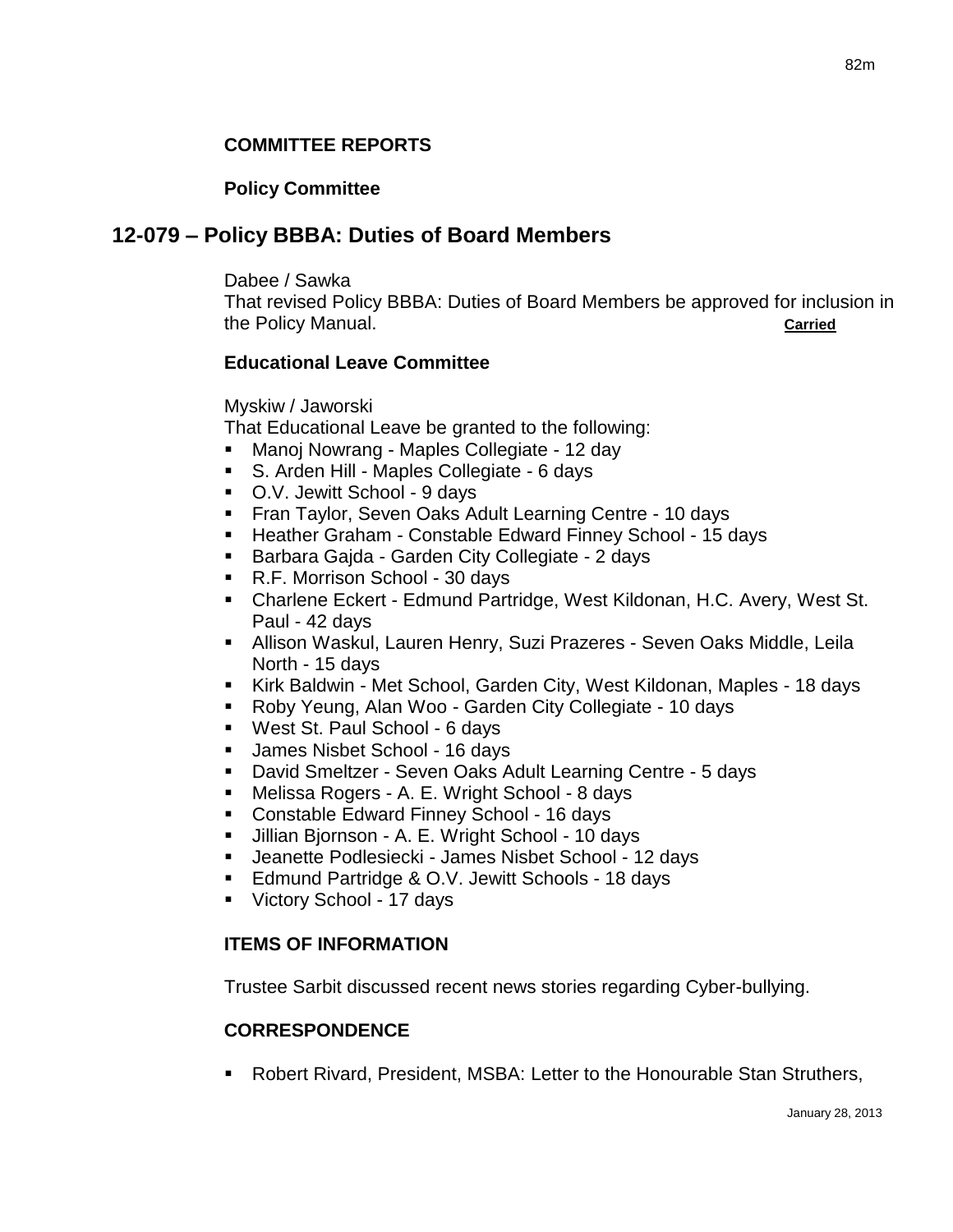### **CORRESPONDENCE**

Minister of Finance, regarding the 2013 provincial budget.

- Marc Proulx, Public Education Coordinator, Winnipeg Fire Paramedic Service: Fire Safety Initiative Targets Grade 3 Students.
- Kelvin Goertzen, MLA Steinbach, Opposition Education Critic: Manitoba Legislature introduced a number of Bills in fall session that will directly impact Manitoba's education system.
- Treaty Relations Commission of Manitoba: Understanding and Implementing the United Nations Declaration of the Rights of Indigenous Peoples (UNDRIP) workshop - January 30, 2013.
- Take the React to Racism Challenge.
- Nancy Allan, Minister of Education: Music Month: Celebrating Music in Manitoba Schools - April 2013.
- Lieutenant Governor's Medal for Literacy: Call for Nominations 2013.
- Winnipeg Water and Waste Department: Notice of Upcoming Work in Seven Oaks Neighbourhood.
- Leading & Learning Conference: February 14 to 15, 2013 Canad Inns Polo Park.
- **ASCD Manitoba: Upcoming workshops.**
- Lou Gervino, Superintendent, Winnipeg Transit Department: New Winnipeg Transit Automatic Fare Collection System (AFCS).
- Tim Austin, Acting Manager of Taxation & Finance: 2013 Notice of Tax Requirements.
- Winnipeg Planning, Property & Development Department: Proposed subdivision and rezoning on land located at Amber Trails, Phase 6 - North & South side of Templeton Avenue and East of Ritchie Street.
- Labour Relations, Manitoba School Boards Association: CPI, Unemployment Rate, Regional Trends update - January 2013.
- Joanna Blair, Director, Program and Student Services Branch: Every Day, Bullying Hurts Another Child (Brochure).
- The Manitoba Teacher, January/February 2013 Volume 91, Number 4.
- Darryl Gervais, Director Instruction, Curriculum and Assessment Branch: From Apology to Reconciliation: Residential School Survivors - A Resource for Grade 9 and 11 Social Studies in Manitoba (DVD) and From Apology to Reconciliation: Residential School Survivors - A Guide for Grades 9 and 11 Social Studies Teachers in Manitoba.

## **12-080 – Moved to Committee of the Whole at 8:07 p.m.**

Myskiw / Juan That the Board move into Committee of the Whole. **Carried**

Trustee Sarbit in the Chair.